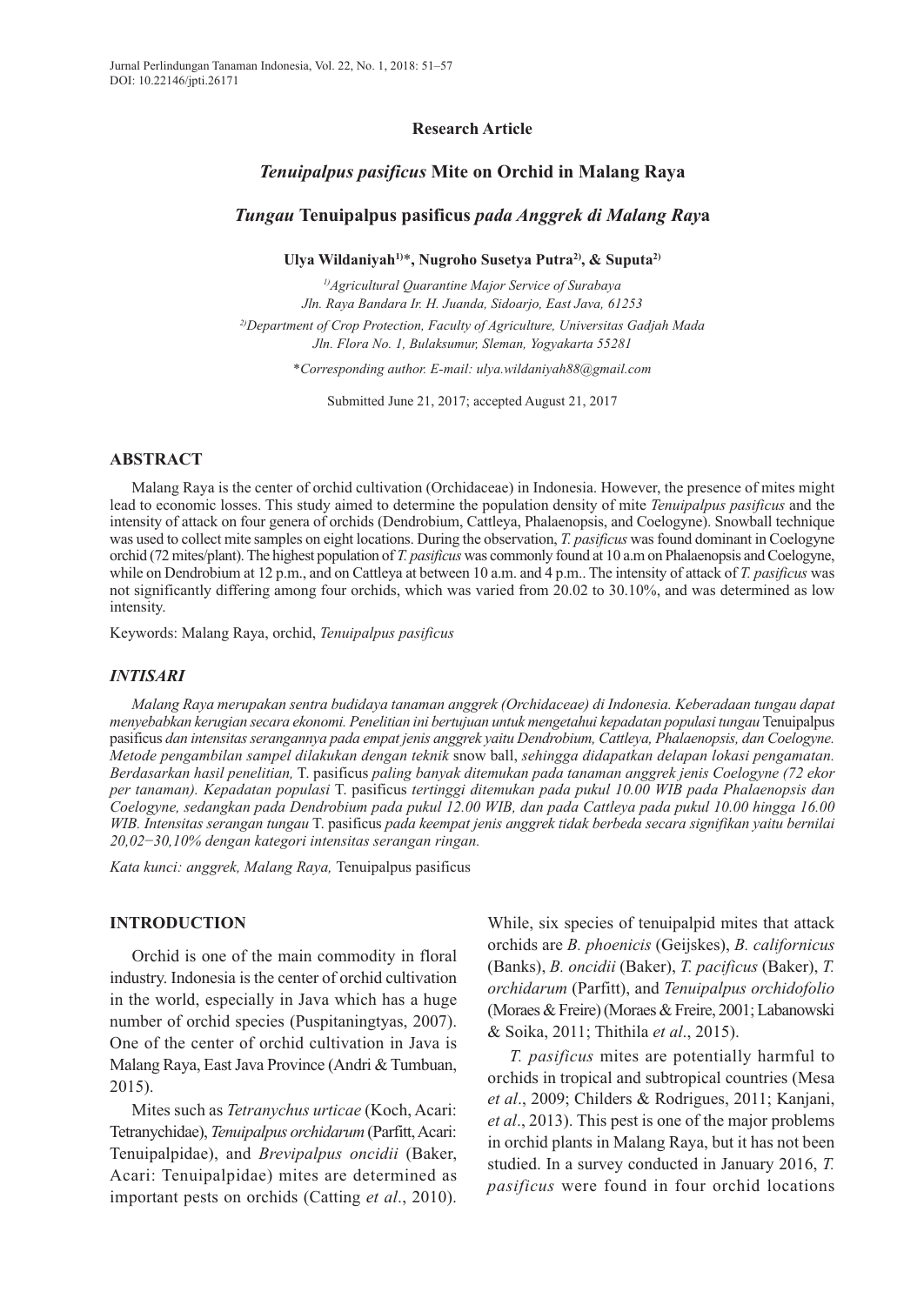(Figure 1). Therefore, the aim of this study was to determine the population density of *T. pasificus* and the intensity of attack on four genera of orchids, i.e. Dendrobium, Cattleya, Phalaenopsis, and Coelogyne which was cultivated in Malang Raya. In addition, the possibly impacts of cultivation methods, such as mixing more than one genus of orchids in one cultivation place on the population density of mite was also discussed in this article.

# **MATERIALS AND METHODS**

The research was conducted by observing eight orchid cultivations in Malang Regency (district of Karangploso) and Batu Town (district of Junrejo and Batu) (Table 1). Samples were obtained by finding, identifying, selecting and taking samples in a network or chain of relationships which is called snowball technique (Nurdiani, 2014). This study was conducted from September 2016 to January 2017.

### *Counting of Population*

Plant samples were randomly assigned as much as 2% from the total of each genus of orchid on each observation site (Table 2). Four genus of orchids used in this study, i.e. Cattleya, Dendrobium, Phalaenopsis, and Coelogyne were widely cultivated by farmers and has high value in the market (Andri & Tumbuan, 2015). The calculation of mites population was done directly at observation sites with magnifying glass,



Figure 1. Symptom of *Tenuipalpus pasificus* on orchids: Dendrobium (A), Cattleya (B), Phalaenopsis (C), Coelogyne (D); ventral view of female *T. pasificus* (E), flagella setae h2 on idiosoma (F), palpi (G), types of palpi *T. pasificus* (H)

Table 1. Location where *Tenuipalpus pasificus* was found on orchid in Malang Raya

| Regency/<br>City | Location                        | Coordinated                  | Altitude<br>(m) | Farming system |
|------------------|---------------------------------|------------------------------|-----------------|----------------|
| Malang           | Ngijo, District of Karangploso  | S07°54'49.44" E112°36'49.98" | 498             | Greenhouses    |
| Batu             | Areng-areng, Distric of Junrejo | S07°54'30.95" E112°34'37.32" | 622             | Greenhouses    |
|                  | Junrejo, District of Junrejo    | S07°54'31.09" E112°33'32.08" | 684             | Garden         |
|                  | Junrejo, District of Junrejo    | S07°45'33.15" E112°33'17.49" | 773             | Greenhouses    |
|                  | Junrejo, District of Junrejo    | S07°54'23.29" E112°32'45.96" | 814             | Garden         |
|                  | Jeding, District of Junrejo     | S07°54'23.94" E112°32'36.98" | 821             | Greenhouses    |
|                  | Ngaglik, District of Batu       | S07°52'10.30" E112°30'59.32" | 880             | Garden         |
|                  | Songgokerto, District of Batu   | S07°51'49.40" E112°30'18.74" | 957             | Greenhouses    |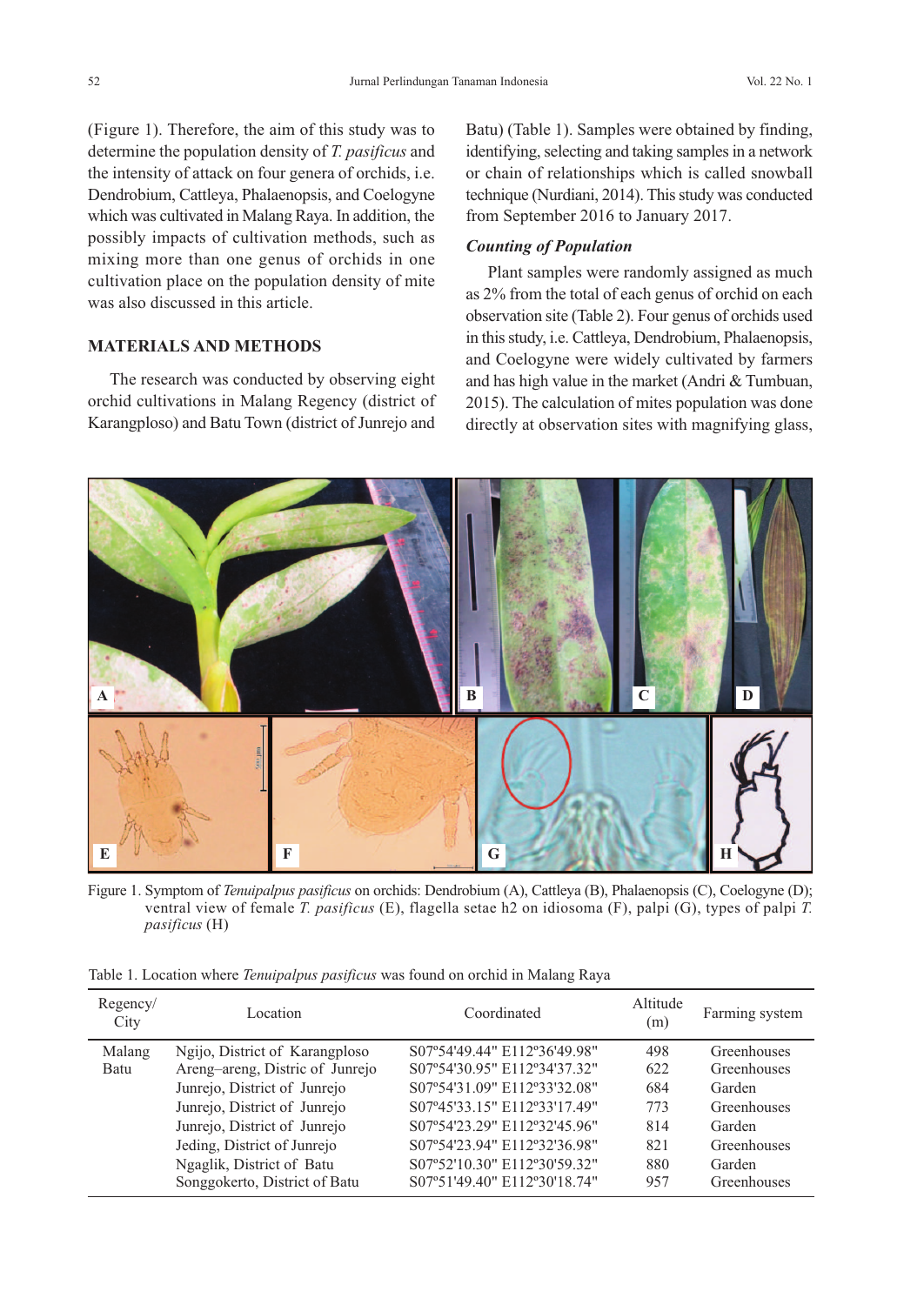| Table 2. List of sample used in this study |  |  |  |  |
|--------------------------------------------|--|--|--|--|
|                                            |  |  |  |  |

| Location                               | The amount of orchid samples |          |              |           |
|----------------------------------------|------------------------------|----------|--------------|-----------|
|                                        | Dendrobium                   | Cattleya | Phalaenopsis | Coelogyne |
| Ngijo, District of Karangploso, Malang |                              | 220      | 800          | 150       |
| Areng-areng, Distric of Junrejo, Batu  | 1200                         | 50       | 50           | 50        |
| Junrejo, District of Junrejo, Batu     | 150                          | 520      | 230          | $\theta$  |
| Junrejo, District of Junrejo, Batu     | 1260                         | 550      | 100          |           |
| Junrejo, District of Junrejo, Batu     |                              |          | 520          | $\theta$  |
| Jeding District of Junrejo, Batu       | 440                          | 200      | 50           |           |
| Ngaglik District of Batu, Batu         | 600                          | 760      | 80           | 90        |
| Songgokerto District of Batu, Batu     | 20                           | 200      |              |           |

hand counter, and flashlight with interval of observation time as per two hours: at 6 a.m., 8 a.m., 10 a.m., 12 p.m., 2 p.m., 4 p.m., and 6 p.m..

# *Counting of Attack Intensity*

The sampling point was determined by following diagonal pattern. The intensity of attack was evaluated using the Townsen & Heuberger's formula (Sinaga, 2006 *cit* Townsend & Heuberger, 1943) with modification according to field conditions. Infected plant were classified according to scale of attack, i.e.  $0 = 0\%$  no attack,  $1 = 25\%$  very low intensity,  $2 = 25 - 50\%$  low intensity,  $3 = 50 - 75\%$  moderate intensity,  $4 = 275\%$  heavy intensity.

$$
IS = \sum \frac{(n \times v)}{Z \times N} \times 100\%
$$

where  $IS =$  Attack intensity,  $n =$  degree of damage according to scale,  $v =$  number of scale per category,  $Z =$  highest degree of damage,  $N =$  total number of plant screened.

### *Variable Observed*

The variables observed were temperature, humidity, altitude and host conditions. Observation of temperature and humidity was done with interval of observation time as per two hours: at 6 a.m., 8 a.m., 10 a.m., 12 p.m., 2 p.m., 4 p.m., and 6 p.m.. using thermohygrometer. Altitude, longitude and latitude on each location was recorded using Global Positioning System (GPS).

#### *Data Analysis*

Data of the mite population and intensity of attack by the mite were analyzed with SAS v.9.3 to find the differences. If the differences were found, a Post-Hoc analysis was performed to identify the level of difference among the genus of orchids.

#### **RESULTS AND DISCUSSION**

# *Effect of Temperature on Population Density of* **T. pasificus**

The study showed that temperature fluctuation affected the change of population density. In general, population density of *T. pasificus* tended to increase as the temperature increased (Figure 2). However, the peak population of mite was reached at different time at different genus of orchids. The mite on Phalaenopsis and Coelogyne reached peak population at 10 a.m., while the peak population of the mite on Dendrobium was reached at 12 p.m. and on Cattleya was reached at between 10 a.m. and 4 p.m..

Population of *T. pasificus* was reached the highest at temperature of between 30 and 32ºC on Dendrobium and Cattleya. But, highest population of mite on Phalaenopsis was reached at between 28 and 30°C, and on Coelogyne was at between 34 and 36°C.

There are a huge number of studies have revealed the impact of temperature on biological aspects of mite, such as reproduction, duration of life, and behaviour (Zaher & Yousef, 1972; Yousef *et al*., 1979; Ghoshal *et al*., 2011). Meanwhile, Allen *et al*. (1995) shows that peak population of mite *Phyllocoptruta oleivora* occurs at temperature 29°C. In addition, mite *T. granati* exceeds one life cycle (larva, protonymph, and deutonymph) faster at temperature of between 29.8 and 30.7°C (Yousef *et al*., 1979), as similarly was shown in the populations of *T. punicae, T. granati, and T. pernicis* which reaches a very high population at temperature of 29.8−34.5°C (Zaher & Yousef, 1972; Yousef *et al*., 1979; Ghoshal *et al*., 2011).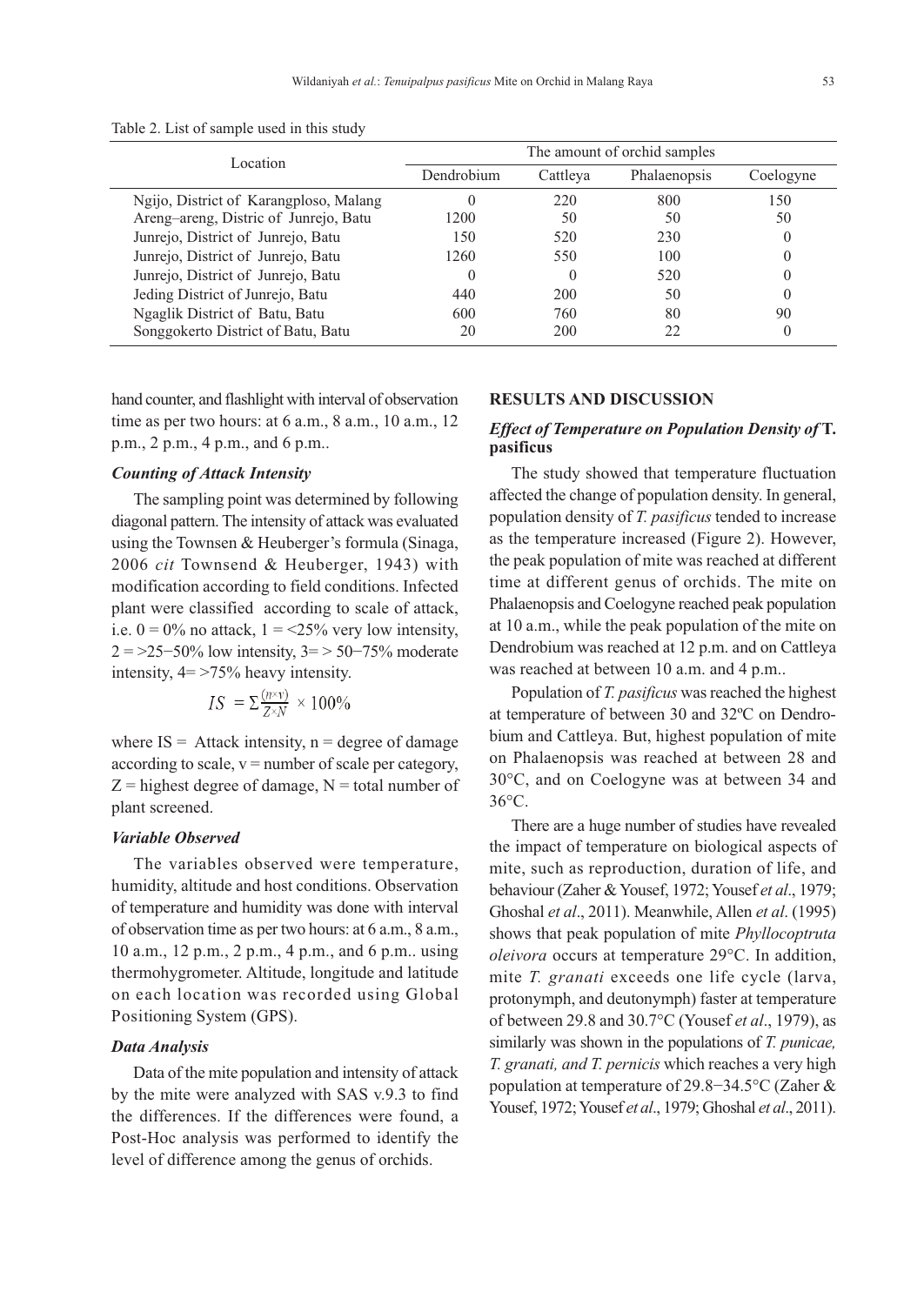

Figure 2. Relationship between population density of *Tenuipalpus pasificus*, active time and temperature: Dendrobium (A), Cattleya (B), Phalaenopsis (C), Coelogyne (D)

# *Effect of Relative Humidity on Population Density of* **T. pasificus**

Furthermore, the effect of relative humidity on mite population was similar with the temperature in contrary results (Figure 3): the population tended to increase at the lower humidity. The lower population of the mite was reached at more than 80% of humidity on genus Cattleya, Dendrobium, and Coelogyne, while it was reached at between 75 and 80% of humidity on Phalaenopsis.

Some studies also show the impact of relative humidity on population density of mite. For example, population of *T. punicae, T. granati, and T. pernicis* increase significantly at relative humidity of 61.6− 72.62%. In addition, *T. granati* completes one life cycle faster at relative humidity of 61.6−67.5% (Yousef *et al*., 1979).

The study showed the effects of temperature and relative humidity on the population of *T. pasificus*, although it was also determined by the genus of orchids. For example, genus Coelogyne has large, sword-shaped leaf with the tip tapered with multiple surface (Destri *et al*., 2015) which may support *T. pasificus* to settle at Coelogyne. Other study by Zaher & Yousef (1972) also mentions that mite *T. punicae* prefers to occupy concave areas, in the midrib, in cracks, and under bark of plant tissue.

From the plant management and protection poin of view, the condition of planting site, such as garden and/or greenhouse, might determine the population of mite due to temperature and humidity level. The selection of orchid genus to be cultivated in site, as also it will planted in monoculture or polyculture might determine the preference of mite to invade and occupy the orchids. As each orchid genus has also specific preference to microclimate, the preference of mite on each orchid genus might affected. In general, the temperature and humidity on each sites affected population of mite. Therefore, this correlation should be noticed by farmer in purpose to keep the mite population still under economic injury level. For example, since *T. pasificus* was abundant on Coelogyne, it might be better to cultivate this orchid in isolated place.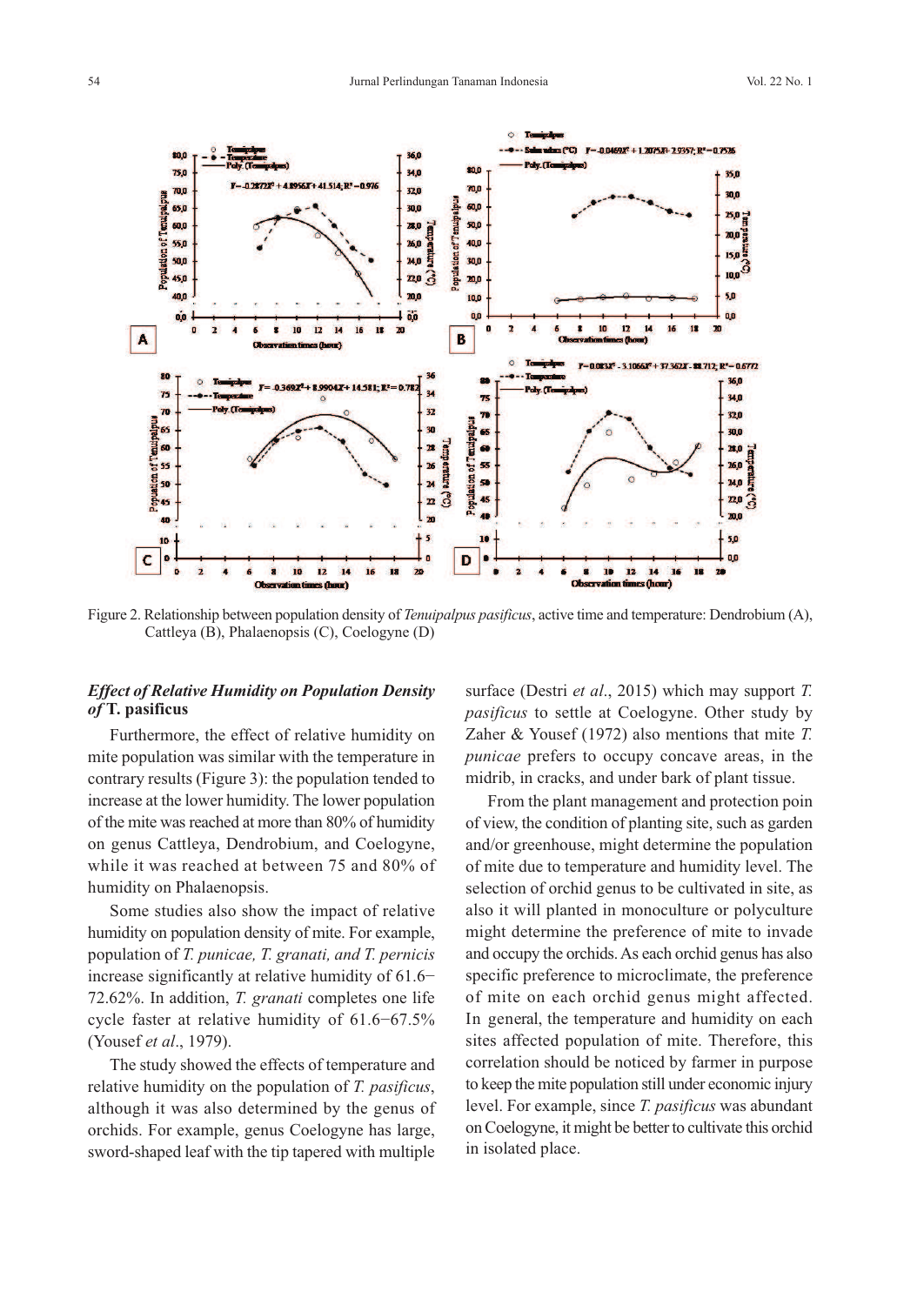

Figure 3. Relationship between population density of *Tenuipalpus pasificus*, active time and relative humidity: Dendrobium (A), Cattleya (B), Phalaenopsis (C), Coelogyne (D)

# *Population Density and Attack Intensity of* **T. pasificus** *on Orchids*

Although *T. pasificus* was found on all four genus of orchids, the population densities were differed significantly  $(P<0.01)$  (Figure 4A). The highest population of the mite was found on Coelogyne and Dendrobium, while the lowest population was found on Cattleya. However, interestingly, the intensity of attack by the mite is relatively high on Coelogyne, and was recognized similar with the intensity on the other three (P>0.5) (Figure 4B).

However, this study was also noted other factor which might also determine the population of mite, i.e. chemical treatments, although it was not specifically considered. In general, orchid farmers apply spraying pesticide twice a week for mite control. According to Puspitarini (2012), scheduled pesticide application might trigger *Panonychus citri* to become resistant to pesticide, beside potentially kills the predatory mites such as *Amblyseius* sp. (Phytoseiidae). Thus, choosing the other technique which is much cheaper and safer, such as spraying forcefully with water at

the lower side of orchid leaves at the time when mites were concentrated at high population (as shown in Figure 2 and 3) is highly recommended.

The study then revealed that management of plant might determine the level of population of mite and also the damage possibly made on orchid. Synchronizing the choose of orchid genus and management of plant cultivation to minimize the explosion of mite population is important. It is also important to reduce the use of synthetic pesticide, or at least the choose of less harmless pesticide, to prevent the possibility of mite to be resistant and the death of natural enemies (Mansour *et al*., 1993). Furthermore, there are some approaches to manage the population of mite proposed by researchers. Hoy (2011) stated that Integrated Mite Management is an effort to synchronize several management strategies, including cultural control (sanitation, irrigation, pruning, etc.), monitoring phytophagous mite and the natural enemies, and biological control. Meanwhile, Gulati (2014) mentioned that intercropping with host or non-host plant may potentially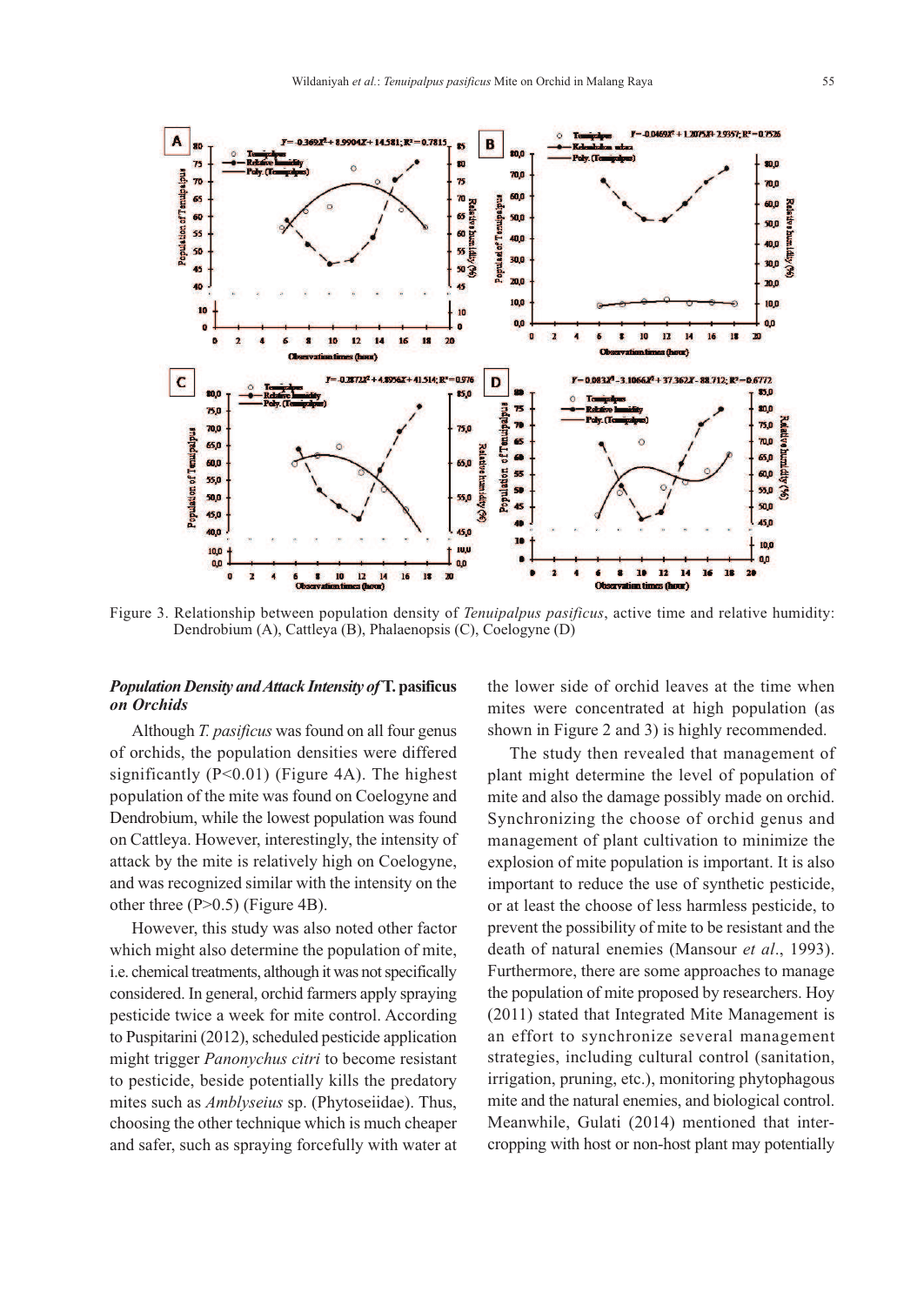

Figure 4. Population density and attack intensity of *Tenuipalpus pasificus* on four genera of orchids

reduce mite population. Therefore, orchid pest management in Malang Raya should be improve to cultivate one orchid genus/species with other non-host crops to repel or at least reduce the preference of mite.

# **CONCLUSION**

*Tenuipalpus pasificus* was found dominant in Coelogyne orchid (72 mites/plant). The highest population of *T. pasificus* was commonly found at 10.00 a.m on Phalaenopsis and Coelogyne, while on Dendrobium at 12 p.m, and on Cattleya at between 10 a.m. and 4 p.m. The intensity of attack of *T. pasificus* was not significantly differing among four orchids, which was varied from 20.02 to 30.10%, and was determined as low intensity.

#### **ACKNOWLEDGEMENT**

This work was supported by Indonesia Agricultural Quarantine Agency (IAQA)-Ministry of Agriculture of Indonesia and orchid farmers in Malang Raya. This manuscript is a part of master thesis entitled "Tungau Tenuipalpus (Acari: Tenuipalpidae) Berpotensi sebagai Hama pada Tanaman Anggrek di Malang Raya"

### **LITERATURE CITED**

Allen, J.C., Y. Yang, & J.L. Knapp. 1995. Temperature Effect on Development and Fecundity of the Citrus Rust Mite (Acari: Eriophyidae). *Environmental Entomology* 24: 996−1004.

- Andri, K.B. & W.J.F.A Tumbuan. 2015. Potensi Pengembangan Agribisnis Bunga Anggrek di Kota Batu Jawa Timur [Potential Development of Orchid Agribusiness in Batu City East Java]. *Jurnal LPPM Bidang Ekonomi, Sosial Budaya & Hukum* 2: 19−30.
- Catting, R.A., M.A. Hoy, & A.J. Palmateer. 2010. Silwet L-77 Improves the Efficacy of Horticultural Oils for Control of Boisduval Scale *Diapsis boisduvalii* (Hemiptera: Diaspididae) and the Flat Mite *Tenuipalpus pacificus* (Arachnida: Acari: Tenuipalpidae) on Orchid. *Florida Entomologist* 93: 100−106.
- Childers, C.C. & J.C.V. Rodrigues. 2011. An Overview of Brevipalpus Mites (Acari: Tenuipalpidae) and the Plant Viruses They Transmit. *Zoosymposia* 6: 180−192.
- Destri, A. Fudola, Harto, & Kusnadi. 2015. Survei Keanekaragaman Anggrek (Orchidaceae) di Kabupaten Bangka Tengah dan Belitung, Provinsi Kepulauan Bangka Belitung [Survey of Orchid Diversity in Centra Bangka and Belitung Regency, Bangka Belitung Island Provinces], *Masyarakat Biodiversitas Indonesia* 1: 509−514.
- Ghoshal, S., S. Barman, & M. Saha. 2011. Seasonal Abundance and Feeding Efficiency of the False Spidermite *Tenuipalpus pernicis* (Chaudhri, Akbar and Rasool) on Guava (*Psidium guajava*). *Acarina* 19: 265–269.
- Gulati, R. 2014. Eco-Friendly Management of Phytophagous Mites. p. 461−491. *In* D.P. Abrolm (ed.), *Integrated Pest Management. Current Concepts and Ecological Perspective*. Academic Press, Amsterdam.